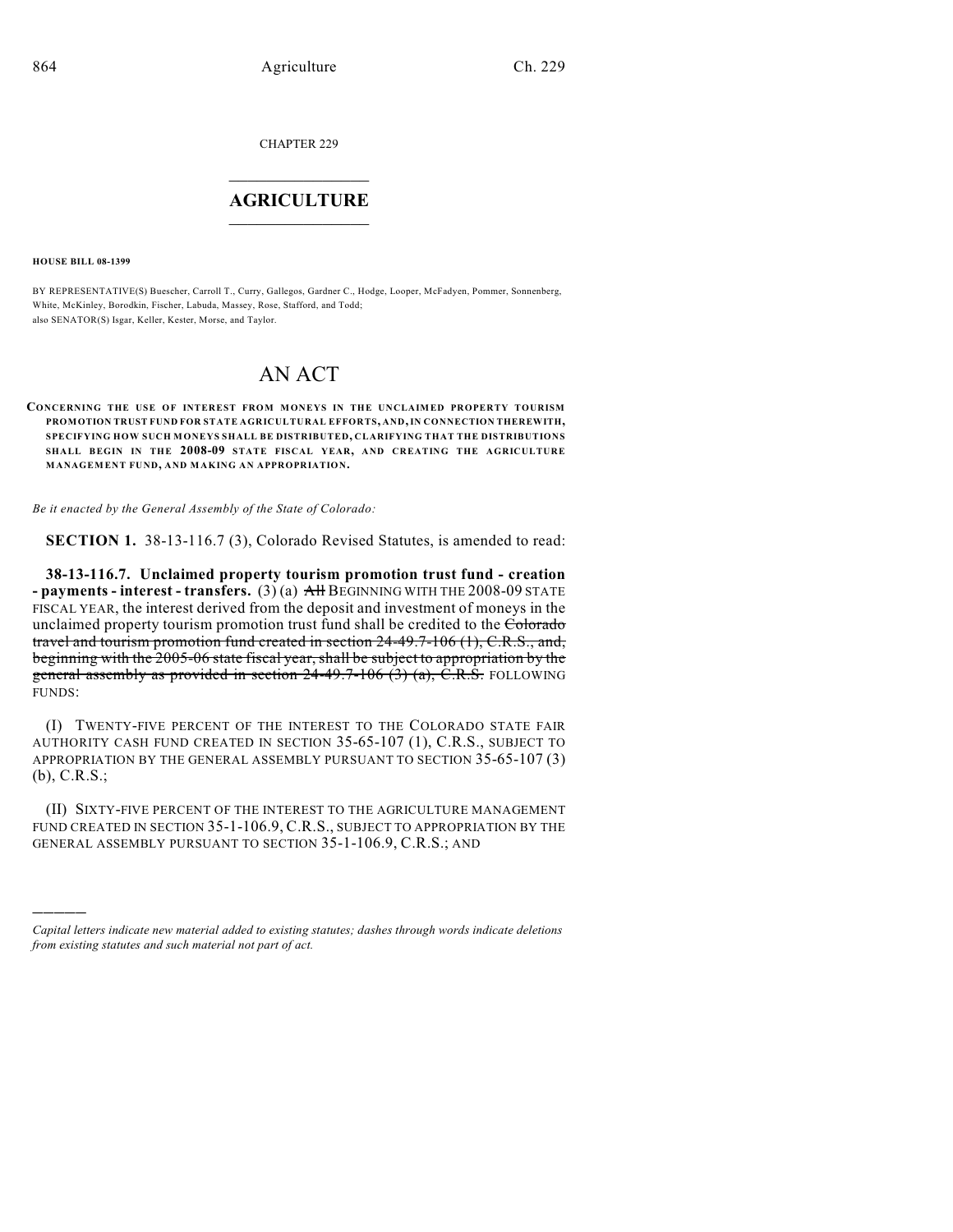## Ch. 229 Agriculture 865

(III) (A) TEN PERCENT OF THE INTEREST TO THE COLORADO TRAVEL AND TOURISM PROMOTION FUND CREATED IN SECTION 24-49.7-106 (1), C.R.S., SUBJECT TO APPROPRIATION BY THE GENERAL ASSEMBLY PURSUANT TO SECTION 24-49.7-106 (3), C.R.S., FOR USE IN THE PROMOTION OF AGRITOURISM IN THE STATE. FOR THE PURPOSES OF THIS SUBPARAGRAPH (III), "AGRITOURISM" MEANS THE PRACTICE OF ENGAGING IN ACTIVITIES, EVENTS, AND SERVICES THAT HAVE BEEN PROVIDED TO CONSUMERS FOR RECREATIONAL, ENTERTAINMENT, OR EDUCATIONAL PURPOSES AT A FARM, RANCH, OR OTHER AGRICULTURAL, HORTICULTURAL, OR AGRIBUSINESS OPERATION IN ORDER TO ALLOW CONSUMERS TO EXPERIENCE, LEARN ABOUT, AND PARTICIPATE IN VARIOUS FACETS OF AGRICULTURAL INDUSTRY, CULINARY PURSUITS, NATURAL RESOURCES, AND HERITAGE.

(B) THE BOARD OF DIRECTORS OF THE COLORADO TOURISM OFFICE CREATED IN SECTION 24-49.7-103, C.R.S., SHALL CONSULT ANNUALLY, AND EXECUTE A MEMORANDUM OF UNDERSTANDING, WITH THE COMMISSIONER OF AGRICULTURE REGARDING THE EXPENDITURE OF MONEYS APPROPRIATED PURSUANT TO SUB-SUBPARAGRAPH (A) OF THIS SUBPARAGRAPH (III) IN ORDER TO COORDINATE AGRITOURISM PROMOTION EFFORTS.

(b) Any moneys that are credited to and expended from the Colorado STATE FAIR AUTHORITY CASH FUND, THE AGRICULTURE MANAGEMENT FUND, OR THE travel and tourism promotion fund pursuant to this subsection (3) shall constitute fiscal year spending of the state for purposes of section 20 of article X of the state constitution.

**SECTION 2. Repeal.** 24-49.7-106 (4) and (5), Colorado Revised Statutes, are repealed.

**SECTION 3.** Article 1 of title 35, Colorado Revised Statutes, is amended BY THE ADDITION OF A NEW SECTION to read:

**35-1-106.9. Agriculture management fund - creation.** THERE IS HEREBY CREATED IN THE STATE TREASURY THE AGRICULTURE MANAGEMENT FUND. THE FUND SHALL CONSIST OF MONEYS TRANSFERRED PURSUANT TO SECTION 38-13-116.7 (3), C.R.S. THE DEPARTMENT SHALL USE SUCH MONEYS TO FUND AGRICULTURAL EFFORTS APPROVED BY THE COMMISSIONER, INCLUDING, BUT NOT LIMITED TO, FUNDING ADDITIONAL DEPARTMENT EMPLOYEES NECESSARY TO IMPLEMENT AND MANAGE APPROVED PROGRAMS. MONEYS MAY BE USED FOR DIRECT ASSISTANCE OR GRANT ASSISTANCE FOR CONSERVATION DISTRICTS CREATED PURSUANT TO ARTICLE 70 OF THIS TITLE. MONEYS IN THE FUND ARE SUBJECT TO ANNUAL APPROPRIATION TO THE DEPARTMENT. ANY MONEYS NOT EXPENDED OR ENCUMBERED FROM ANY APPROPRIATION AT THE END OF ANY FISCAL YEAR SHALL REMAIN AVAILABLE FOR EXPENDITURE IN THE NEXT FISCAL YEAR WITHOUT FURTHER APPROPRIATION. ALL INTEREST DERIVED FROM THE DEPOSIT AND INVESTMENT OF MONEYS IN THE FUND SHALL BE CREDITED TO THE FUND AND SHALL NOT BE TRANSFERRED OR CREDITED TO THE GENERAL FUND OR ANY OTHER FUND.

**SECTION 4.** 35-65-107 (3) (a), Colorado Revised Statutes, is amended to read:

**35-65-107. State fair fund - lease and use of facilities.** (3) (a) The Colorado state fair authority cash fund shall consist of: